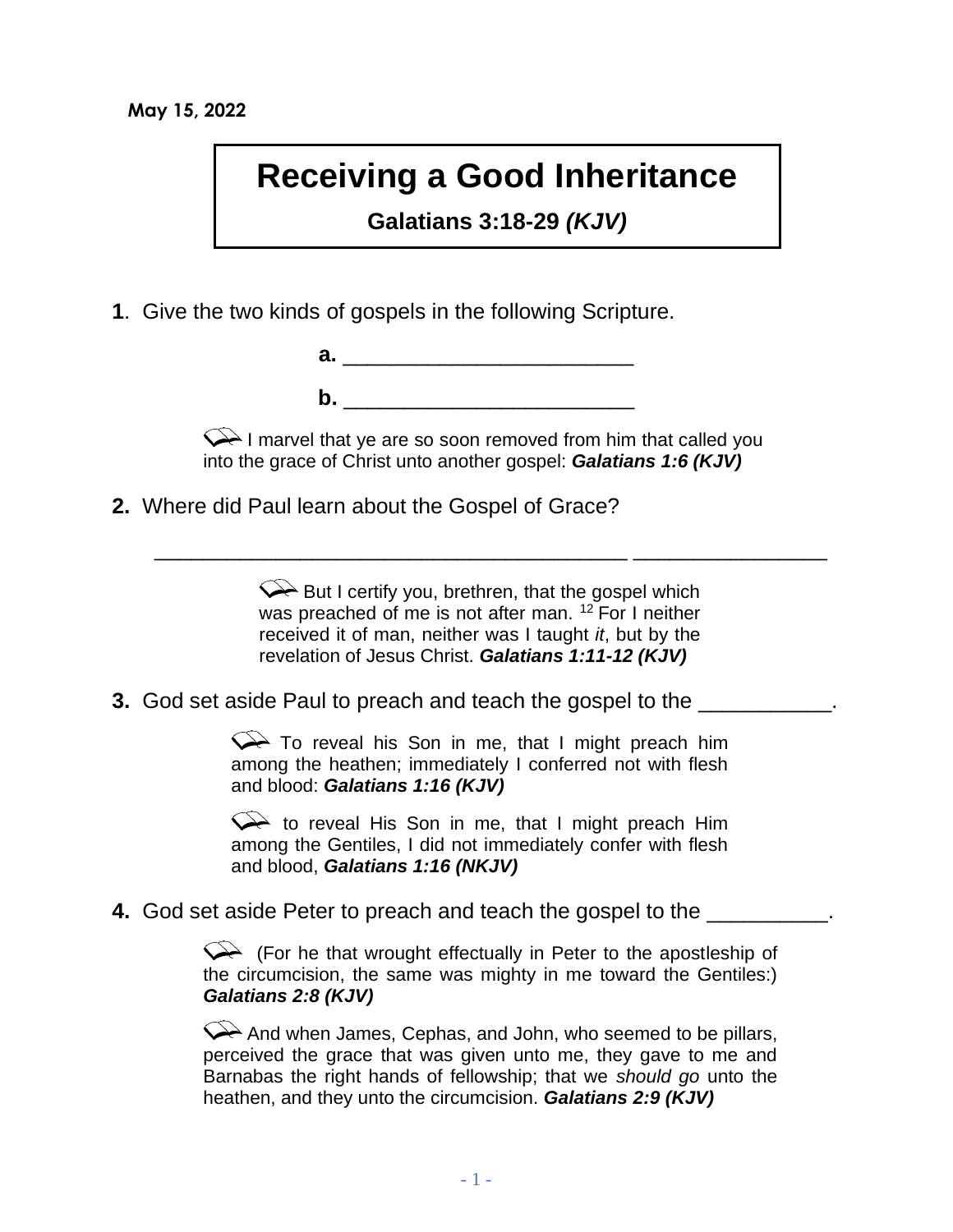**5.** Give Peter's actions *before and after* James came to Antioch.

*Before* James came to Antioch **Exercise 2018** 

**After** James came to Antioch **and the set of the set of the set of the set of the set of the set of the set of the set of the set of the set of the set of the set of the set of the set of the set of the set of the set of** 

 $\leftarrow$  11 But when Peter was come to Antioch, I withstood him to the face, because he was to be blamed.  $12$  For before that certain came from James, he did eat with the Gentiles: but when they were come, he withdrew and separated himself, fearing them which were of the circumcision.. *Galatians 2:11–12 (KJV)*

**6**. Do you think the Jews in the following Scripture believed it was required to believe in Jesus Christ to be saved?

\_\_\_\_\_\_\_\_\_\_\_\_\_\_\_\_\_\_\_\_\_\_\_\_\_\_\_\_\_\_\_\_\_\_\_\_\_\_\_\_\_\_\_\_\_\_\_\_\_\_\_\_\_\_\_\_

And certain men which came down from Judaea taught the brethren, *and said*, Except ye be circumcised after the manner of Moses, ye cannot be saved. *Acts 15:1 (KJV)*

**7.** What are the implications of Christ's death on the cross if a person can be saved by the law?

\_\_\_\_\_\_\_\_\_\_\_\_\_\_\_\_\_\_\_\_\_\_\_\_\_\_\_\_\_\_\_\_\_\_\_\_\_\_\_\_\_\_\_\_\_\_\_\_\_\_\_\_\_\_\_

I do not frustrate the grace of God: for if righteousness *come* by the law, then Christ is dead in vain. *Galatians 2:21 (KJV)*

**8.** Do you believe that a person can be saved, then lost, and saved again?

#### YesorNo

 $\leftarrow$ <sup>4</sup> For *it is* impossible for those who were once enlightened, and have tasted of the heavenly gift, and were made partakers of the Holy Ghost, <sup>5</sup> And have tasted the good word of God, and the powers of the world to come, *Hebrews 6:4–5 (KJV)*

If they shall fall away, to renew them again unto repentance; seeing they crucify to themselves the Son of God afresh, and put *him* to an open shame. *Hebrews 6:6 (KJV)*

But this man, after he had offered one sacrifice for sins for ever, sat down on the right hand of God; *Hebrews 10:12 (KJV)*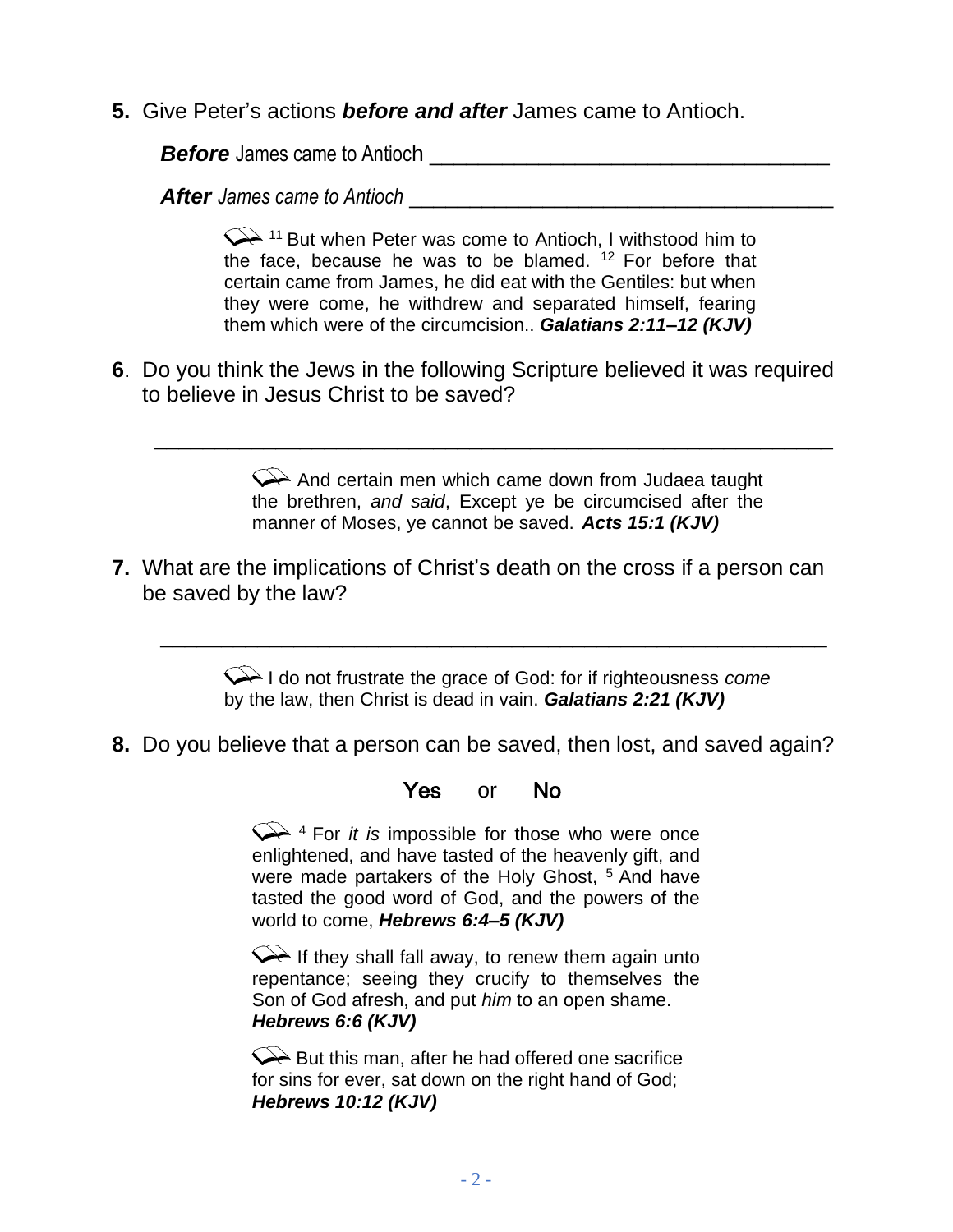### **9.** Which came first, the *law of Moses* or *Abraham*?

 $\leftrightarrow$  Even as Abraham believed God, and it was accounted to him for righteousness. *Galatians 3:6 (KJV)* 

\_\_\_\_\_\_\_\_\_\_\_\_\_\_\_\_\_

 $\leftarrow$ <sup>1</sup> And there went a man of the house of Levi, and took *to wife* a daughter of Levi. <sup>2</sup> And the woman conceived, and bare a son: and when she saw him that he *was a* goodly *child*, she hid him three months. *Exodus 2:1–2 (KJV)*

 $\leftrightarrow$  And the LORD came down upon mount Sinai, on the top of the mount: and the LORD called Moses *up* to the top of the mount; and Moses went up. *Exodus 19:20 (KJV)* 

**10.** Circle the *major motif* in the following Scriptures.

For if the inheritance *be* of the law, *it is* no more of promise:

but God gave *it* to Abraham by promise. *Galatians 3:18 (KJV)*

Wherefore then *serveth* the law? It was added because of transgressions, till the seed should come to whom the promise was *made; and it was* ordained by angels in the hand of a mediator.

#### *Galatians 3:19 (KJV)*

Is the law then against the promises of God? God forbid: for if there had been a law given which could have given life, verily righteousness should have been by the law. *Galatians 3:21 (KJV)*

 $\mathcal{P}$  But the scripture hath concluded all under sin, that the promise by faith of Jesus Christ might be given to them that believe.

### *Galatians 3:22 (KJV)*

And if ye *be* Christ's, then are ye Abraham's seed, and heirs according to the promise. *Galatians 3:29 (KJV)*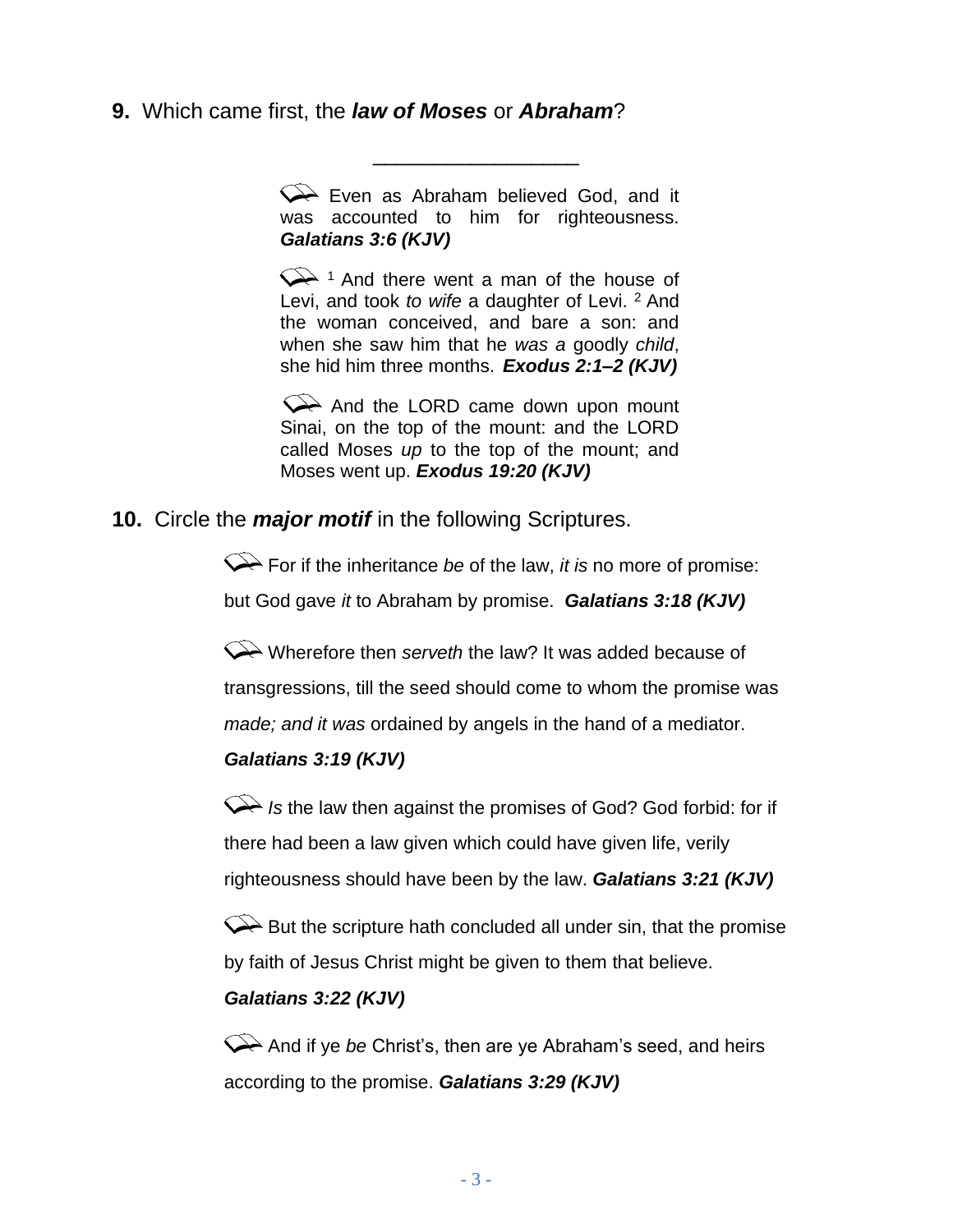**11.** What does God promise to those who have faith and believe that God raised Jesus from the dead?

 $\frac{1}{2}$  , and the contract of the contract of the contract of the contract of the contract of the contract of the contract of the contract of the contract of the contract of the contract of the contract of the contract

 $\leftrightarrow$  That if thou shalt confess with thy mouth the Lord Jesus, and shalt believe in thine heart that God hath raised him from the dead, thou shalt be saved. *Romans 10:9 (KJV)* 

 $\leftrightarrow$  For with the heart man believeth unto righteousness; and with the mouth confession is made unto salvation. *Romans 10:10 (KJV)*

that if you confess with your mouth the Lord Jesus and believe in your heart that God has raised Him from the dead, you will be saved. *Romans 10:9 (NKJV)*

 $\leftrightarrow$  For with the heart one believes unto righteousness, and with the mouth confession is made unto salvation. *Romans 10:10 (NKJV)*

- **12.** A mediator involves two or more parties. Moses was the mediator when the law was given. The promise of salvation by faith was made
	- **w**\_\_\_\_\_\_\_\_\_\_\_\_ a mediator.

Wherefore then *serveth* the law? It was added because of transgressions, till the seed should come to whom the promise was made; *and it was* ordained by angels in the hand of a mediator. *Galatians 3:19 (KJV)*

Now a mediator is not *a mediator* of one, but God is one. *Galatians 3:20 (KJV)*

**13.** Give the word that is a figure of speech for salvation in each of the following Scriptures.

For if the inheritance *be* of the law, *it is* no more of

promise: but God gave *it* to Abraham by promise. *Galatians 3:18 (KJV)*

 $\mathcal{Q}$  *Is* the law then against the promises

of God? God forbid: for if there had been a law given which could have given life, verily righteousness should have been by the law. *Galatians 3:21 (KJV)*

And if ye *be* Christ's, then are ye Abraham's seed, and heirs

according to the promise. *Galatians 3:29 (KJV)*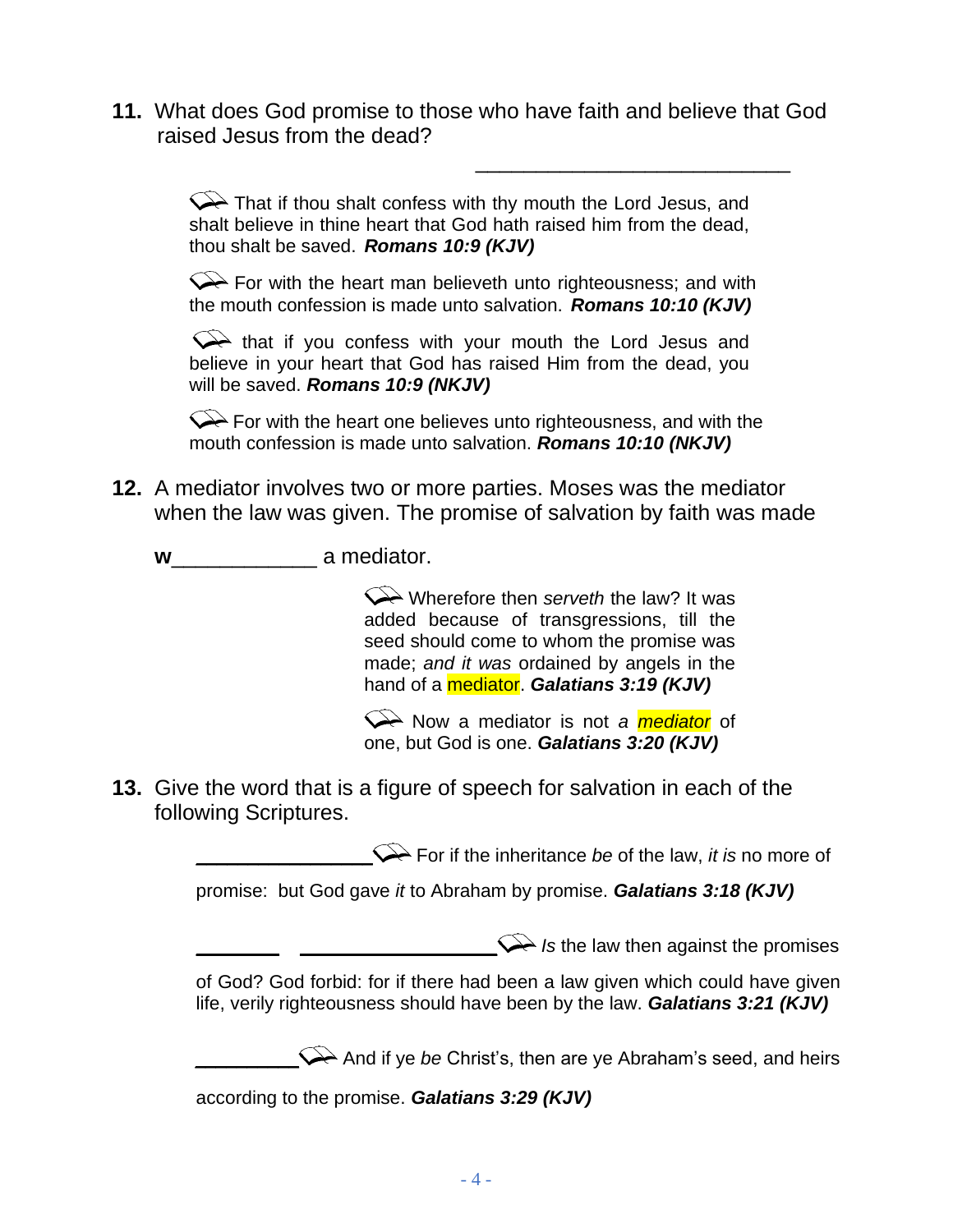**14.** List the six groups that are under sin and place a check mark beside the group that applies to you.



 $\leftrightarrow$  But the scripture hath concluded all under sin, that the promise by faith of Jesus Christ might be given to them that believe. *Galatians 3:22 (KJV)*

 $\leftrightarrow$  There is neither Jew nor Greek, there is neither bond nor free, there is neither male nor female: for ye are all one in Christ Jesus. *Galatians 3:28 (KJV)*

**15.** The Greek word for *schoolmaster* is *paidagogos (pah-dah-gah-Ghost)* in *Galatians 3:24-25 (KJV)*. This was the name given to a trusted slave whose duty was to guard the behavior of the master's young son to and from school. In the New King James Version, *paidagogos* is translated *tutor.*

What was the purpose of the law in the following Scripture?

\_\_\_\_\_\_\_\_\_\_\_\_\_\_\_\_\_\_\_\_\_\_\_\_\_\_\_\_\_\_\_\_\_\_\_\_\_\_\_\_\_\_\_\_

<sup>24</sup> Therefore the law was our tutor *to bring us* to Christ, that we might be justified by faith. <sup>25</sup> But after faith has come, we are no longer under a tutor. *Galatians 3:24–25 (NKJV)* 

**16.** How does a person become a child of God?

For ye are all the children of God by faith in Christ Jesus. *Galatians 3:26 (KJV)*

\_\_\_\_\_\_\_\_\_\_\_\_\_\_\_\_\_\_\_\_\_\_\_\_\_\_\_\_\_\_\_\_\_\_\_\_\_\_\_\_\_\_\_\_\_\_\_\_\_\_

**17.** Give the ordinance the Baptist church uses to publicly identify with Christ.

> For as many of you as have been baptized into Christ have put on Christ. *Galatians 3:27 (KJV)*

\_\_\_\_\_\_\_\_\_\_\_\_\_\_\_\_\_\_\_\_\_\_\_\_\_

**18.** Reading Assignment for May 22, 2022► **Galatians Chapter 5**